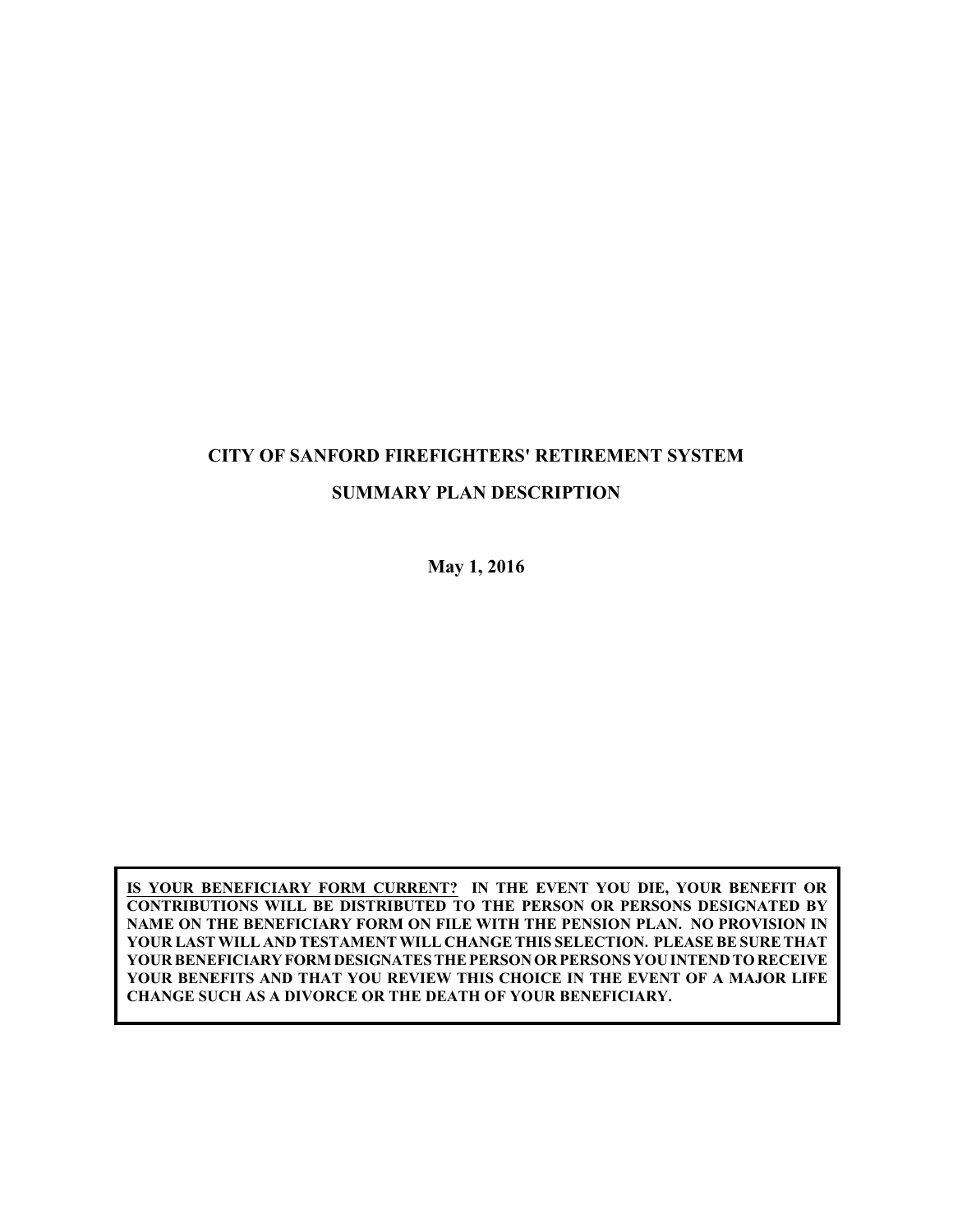#### **CITY OF SANFORD FIREFIGHTERS' RETIREMENT SYSTEM SUMMARY PLAN DESCRIPTION**

#### **INTRODUCTION**

The Board of Trustees of the City of Sanford Firefighters' Retirement System is pleased to present this booklet which briefly explains the provisions of your Firefighters' Pension Plan. As a participant in the Fund, you are included in a program of benefits to help you meet your financial needs at retirement, or in the event of disability or death.

This booklet can assist you in preparing for your retirement and financial future. If you need further information on any of the topics presented in this booklet, please contact any member of the Board of Trustees. They will either answer questions you might have to help you understand your benefits or otherwise get you an answer to your questions. We urge you to read and understand this booklet in order to become familiar with the benefits of the plan and how they contribute to your financial security and how they will enrich your retirement years.

The information presented is only a summary of the pension plan ("Plan") as provided in the ordinances of the City of Sanford. If there are any conflicts between the information in this booklet and the ordinances of the City of Sanford, the ordinances shall govern. The provisions of this Summary Plan Description shall not constitute a contract between the Member and the Board of Trustees. The plan shall be administered in accordance with state and federal law, notwithstanding any provisions in this booklet or ordinances to the contrary. A copy of the ordinance establishing the Plan can be obtained from the City Clerk's office, which is located at 300 North Park Avenue, Sanford, Florida 32772-1788.

> l Chairman, Board of Trustees, City of Sanford Firefighters' Retirement System

Date

l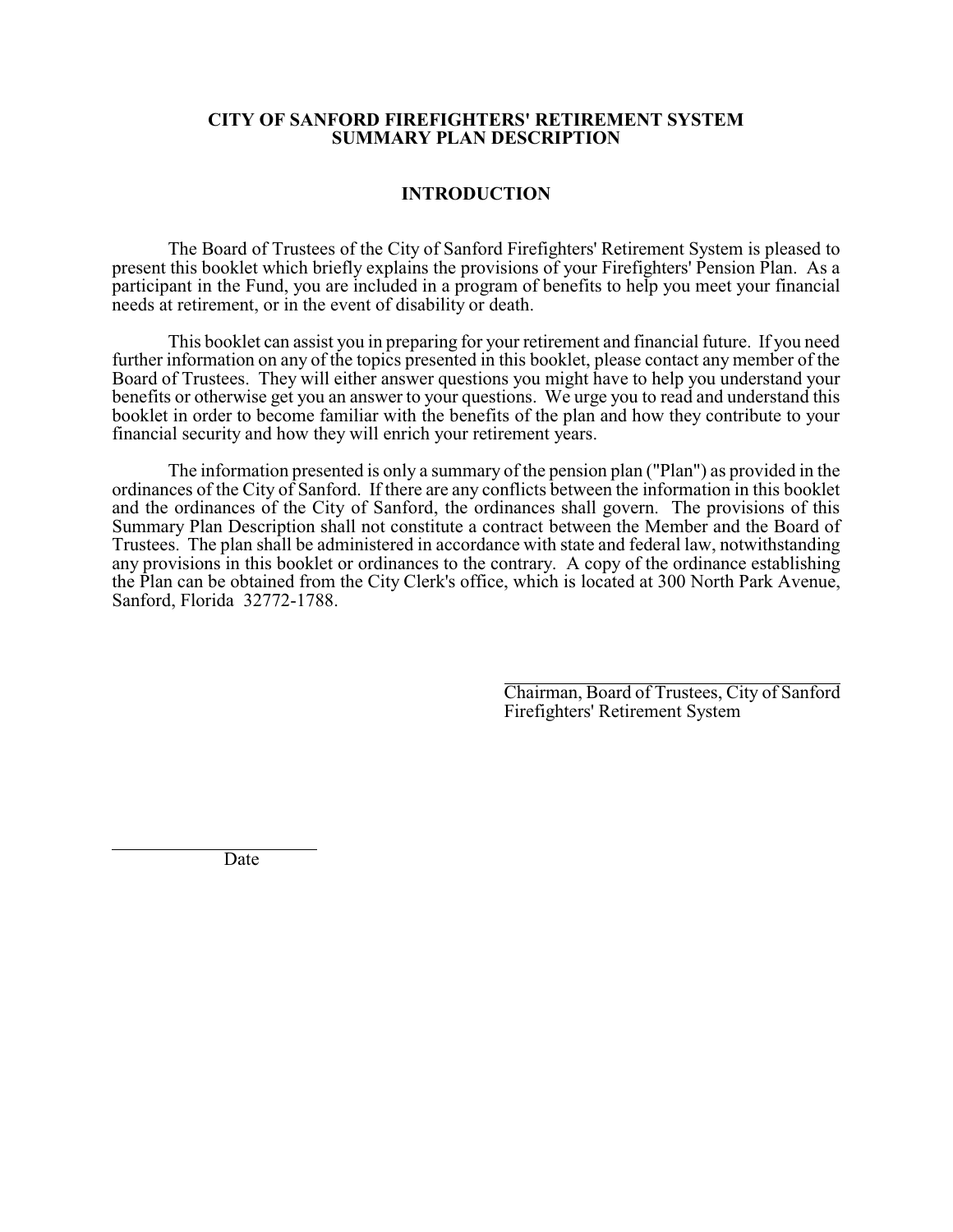# 1. **BOARD OF TRUSTEES AND PLAN ADMINISTRATION**

# A. Administration.

- (1) The City of Sanford Firefighters' Retirement System is a defined benefit pension plan administered by a Board of Trustees which acts as the administrator of the Plan. The Board consists of 5 Trustees, 2 of whom are legal residents of the City who are appointed by the City Commission, 2 of whom are members of the System who are elected by a majority of the Firefighters who are members of the System and a fifth Trustee who is chosen by a majority of the first 4 Trustees. Each Trustee serves a four year term.
- (2) DROP participants can be elected as but not vote for elected Trustees.

B. The names and addresses of the current Trustees and the Plan Administrator are attached to this Summary Plan Description as Exhibit "A". The Chairman of the Board of Trustees is designated as agent for the service of legal process.

# 2. **ELIGIBILITY FOR PLAN MEMBERSHIP**

Each person employed bythe CityFireDepartment as a full-time Firefighter becomes a member of the Plan as a condition of his employment. All Firefighters are therefore eligible for plan benefits as provided for in the plan document and by applicable law.

# 3. **PLAN BENEFITS**

All claims for benefits under the Plan shall be made in writing to the Board of **Trustees** 

A. Normal Retirement Eligibility. You are eligible forretirement upon the earlier of the attainment of age 55 and the completion of 10 years of credited service or upon the completion of 25 years of credited service, regardless of age.

B. Amount of Normal Retirement Benefits. The amount of the normal retirement benefit is based on your credited service and average final compensation:

"Credited Service" is generally your period of employment as a Firefighter in the Fire Department measured in years and parts of years. Credited service will include credit for up to five years for a break in employment for military service, pursuant to conditions provided for under state or federal law, provided that you are reemployed within 1 year of discharge under honorable conditions. Additional credited service time may also be available (See subsection K. below).

"Average Final Compensation" is 1/12 of your average base pay of the 5 best years of the last 10 years of credited service prior to your termination, retirement or death, or your career average as a full-time Firefighter, whichever is greater. A year is defined as 12 consecutive months.

"Base Pay" means the pay for the grade and step in the salary classification pay plan in the city for the given fiscal year, including all tax deferred, tax sheltered or tax exempt items of income derived from elective employee payroll deductions or salary reductions and otherwise includible in base pay. Base pay also includes education incentive, engineer incentive and paramedic incentive paid to Firefighters who are certified as paramedics and specialty pay.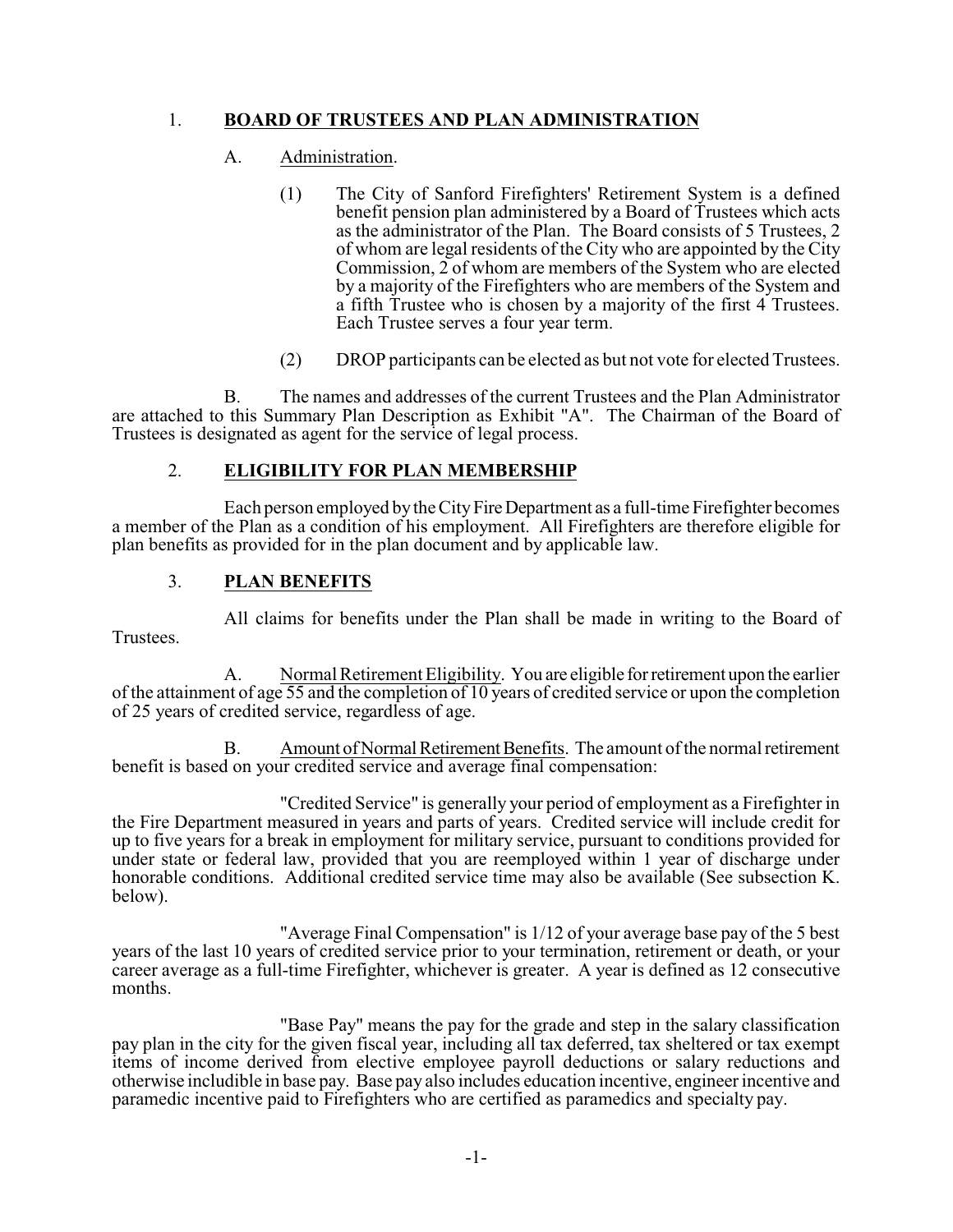The normal retirement benefit is calculated bymultiplying 3.08% times years of credited service times your average final compensation:  $(3.08\% \times CS \times \overline{AFC} =$  normal retirement benefit).

Normal and early retirement payments will commence on the first day of the month coincident with or next following your last day of employment. Early retirees may defer the commencement of benefits. The benefit is paid to you for your life, but you or your beneficiary shall receive at least 120 monthly benefit payments in any event.

Each vested Plan Member shall be entitled, at the Fund's expense, to receive two actuarial studies (one preliminary and one final) to estimate his or her retirement benefits. Any additional studies shall be provided only at the Member's expense.

C. Early Retirement. You are eligible for early retirement upon the attainment of age 45 and the completion of 10 years of credited service.

D. Amount of Early Retirement Benefits. The amount of the early retirement benefit is calculated in the same manner as for normal retirement and is available as follows:

- (1) Beginning on the date on which you would have qualified for normal retirement; or
- (2) Beginning immediately upon retirement, but if beginning immediately, the amount of the monthly benefit is reduced by 3% for each year by which the commencement of benefits precedes the date which would have been your normal retirement date had you continued employment as a Firefighter.

E. Supplemental Benefit - Share Plan. Pursuant to Florida law, there will be a separate member "share account" created for each member of the plan. This supplemental benefit may or may not be funded and thus, you may or may not receive a retirement benefit from the share plan. If the share plan is funded, at retirement, termination (vested), disability or death, there shall be an additional benefit paid to you. The share plan is funded solely with state premium tax money and the funding that is received for this Share Plan is allocated to your share account based on a formula which gives you an allocation based on your years of credited service or another formula to be determined. Your share account receives its proportionate share of the income or loss on the assets in the plan.

F. Other Retirement Options. At retirement, certain additional options are available as follows:

(1) Optional Forms of Retirement. In lieu of the amount and form of retirement income payable under normal and early retirement, you may elect to receive a retirement benefit in a different form so long as the form you elect is of equal actuarial value as the normal benefit. The optional forms of benefits which are available are:

- (a) A retirement income of a monthly amount payable to you for your lifetime only.
- (b) A retirement income of a modified monthly amount, payable to you during your lifetime and following your death, 100%, 75%, 66  $2/3\frac{1}{2}$  or 50% of such monthly amount payable to a joint pensioner for his lifetime.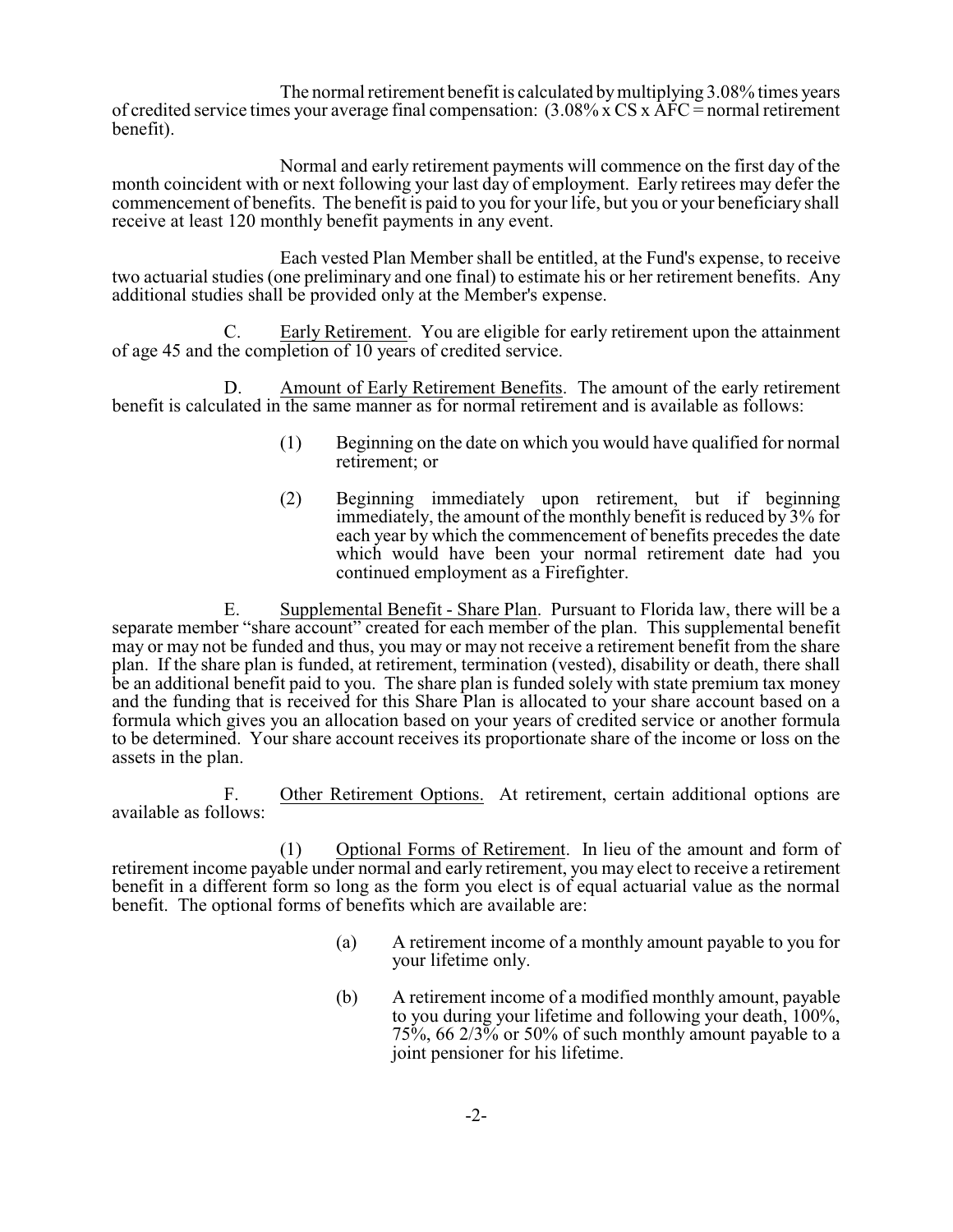- (c) If you retire prior to the time at which social security benefits are payable, you may elect to receive an increased retirement benefit until such time as social security benefits shall be assumed to commence and a reduced benefit thereafter in order to provide, to as great an extent as possible, a more level retirement allowance during the entire period of retirement.
- (d) If you do not participate in the DROP, you may also elect to receive an initial lump sum payment equal to 10%, 15%, 20% or 25% of your accrued benefit with the remaining 90% 85%, 80% or 75%, respectively, payable in a form selected by you and provided for in (a), (b) or (c) above or in the normal form (10 years certain and life).
- (2) Deferred Retirement Option Plan (DROP).
	- (a) If you become eligible for normal retirement, and are still employed by the City as a Firefighter, you have the option of "retiring" from the pension plan but continuing your employment as a Firefighter for an additional 5 years. An election to participate in the DROP constitutes an irrevocable election to resign from the City no later than 5 years from the commencement of DROP participation. You must request, in writing, to enter the DROP.
	- (b) Upon entering the DROP, your retirement benefit is immediately calculated and each monthly benefit payment is deposited into your DROP account. Your account earns an investment return equal to the net investment return realized by the System for that quarter. You could experience losses as well as gains.
	- (c) At the time of termination of employment at the end of the DROP period, you will receive your account balance in a lump sum and you will also begin receiving your monthly retirement benefit.
	- (d) Once you enter the DROP, you are no longer eligible for disability or pre-retirement death benefits, nor do you accrue any additional credited service. Your retirement benefit is fixed as of your entry date. You pay no member contributions to the plan once you enter the DROP.
	- (e) Participation in the DROP is not a guarantee of employment and DROP participants shall be subject to the same employment standards and policies that are applicable to employees who are not DROP participants.
	- (f) Additional information about the DROP can be obtained from the Board.

G. DisabilityRetirement. You are considered disabled when you become totally and permanently unable to perform useful and efficient service as a Firefighter. A written application is made to the Board of Trustees for a disability pension and the Board of Trustees receives evidence of the disability and decides whether or not the pension is to be granted. If the pension is granted, the benefit amount shall be: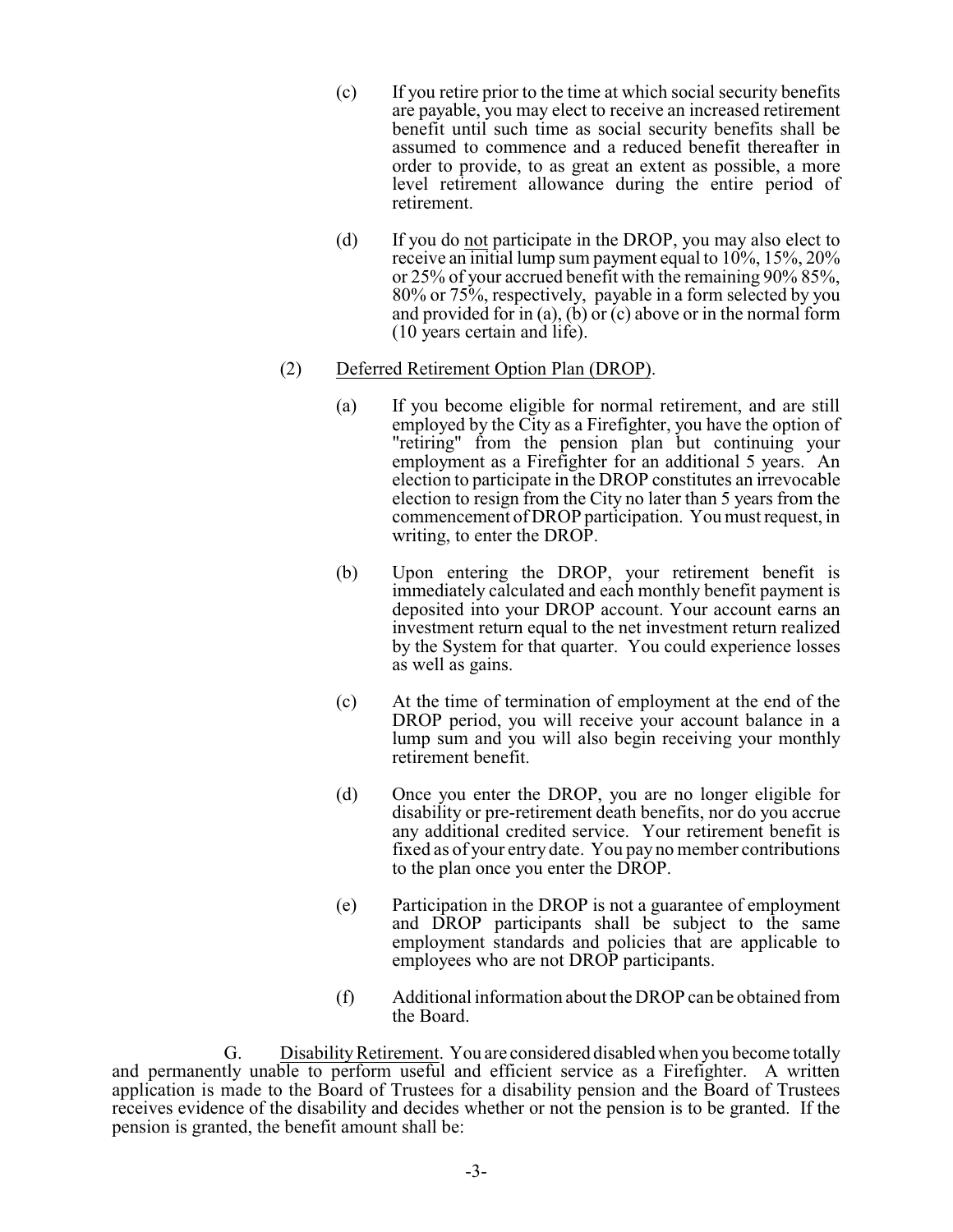- (1) If the injury or disease is service connected, a benefit equal to 3.08% of base pay at the date of disability for each year of credited service, but in any event the minimum amount paid to you shall be equal to 60% of your base pay at the date of disability. Notwithstanding the previous sentence, in the event you are determined by the Board to be disabled in-line of duty and the disability resulted from the perpetration of an intentional act of violence directed toward you and the Board reasonably believes the perpetrator intended to cause great bodily harm or permanent disfigurement, the minimum amount paid to you shall be 80% of your average final compensation.
- (2) If the injury or disease is not service connected, a benefit equal to 3.08% of base pay at the date of disability for each year of credited service. This non-service connected benefit is only available if you have at least 5 years of credited service.

Terminated persons, either vested or non-vested, are not eligible for disability benefits. Except, however, if you were terminated by the City for medical reasons, and if you apply within 30 days after your termination date, your application will be processed and fully considered by the board. If you voluntarily terminate your employment after filing the application, you will not be eligible to be considered for any disability benefit.

Your disability benefit terminates upon the earlier of death, with 120 payments guaranteed, or recovery. You may, however, select a "life only" or "joint and survivor" optional form of benefit as described above under "Optional Forms of Retirement".

Your benefit will be reduced if you receive workers' compensation benefits and your combined benefit exceeds 100% of your average monthly wage. The pension benefit will be reduced so that the total does not exceed 100%, except that the pension benefit shall not be reduced below the greater of 42% of average final compensation or 2% of average final compensation times years of credited service.

Anycondition orimpairment of health caused byhypertension or heart disease resulting in death or total and permanent disability is presumed to have been suffered in the line of dutyunless the contraryis shown bycompetent evidence; provided that you have successfullypassed a physical examination on entering into service and there is no evidence of the condition at that time.

For conditions diagnosed on or after January 1, 1996, if you suffer a condition or impairment of health that is caused byhepatitis, meningococcal meningitis, or tuberculosis, which results in total and permanent disability, it shall be presumed that the disability is in the line of duty, unless the contrary is shown by competent evidence as provided for in Section 112.181, Florida Statutes, provided that the statutory conditions have been met.

To receive disability benefits, you must establish to the satisfaction of the Board, that such disability was not occasioned primarily by:

- (1) Excessive or habitual use of any drugs, intoxicants or narcotics.
- (2) Injury or disease sustained while willfully and illegally participating in fights, riots or civil insurrections or while committing a crime.
- (3) Injury or disease sustained while serving in any branch of the Armed Forces.
- (4) Injury or disease sustained after your employment as a Firefighter with the City of Sanford shall have terminated.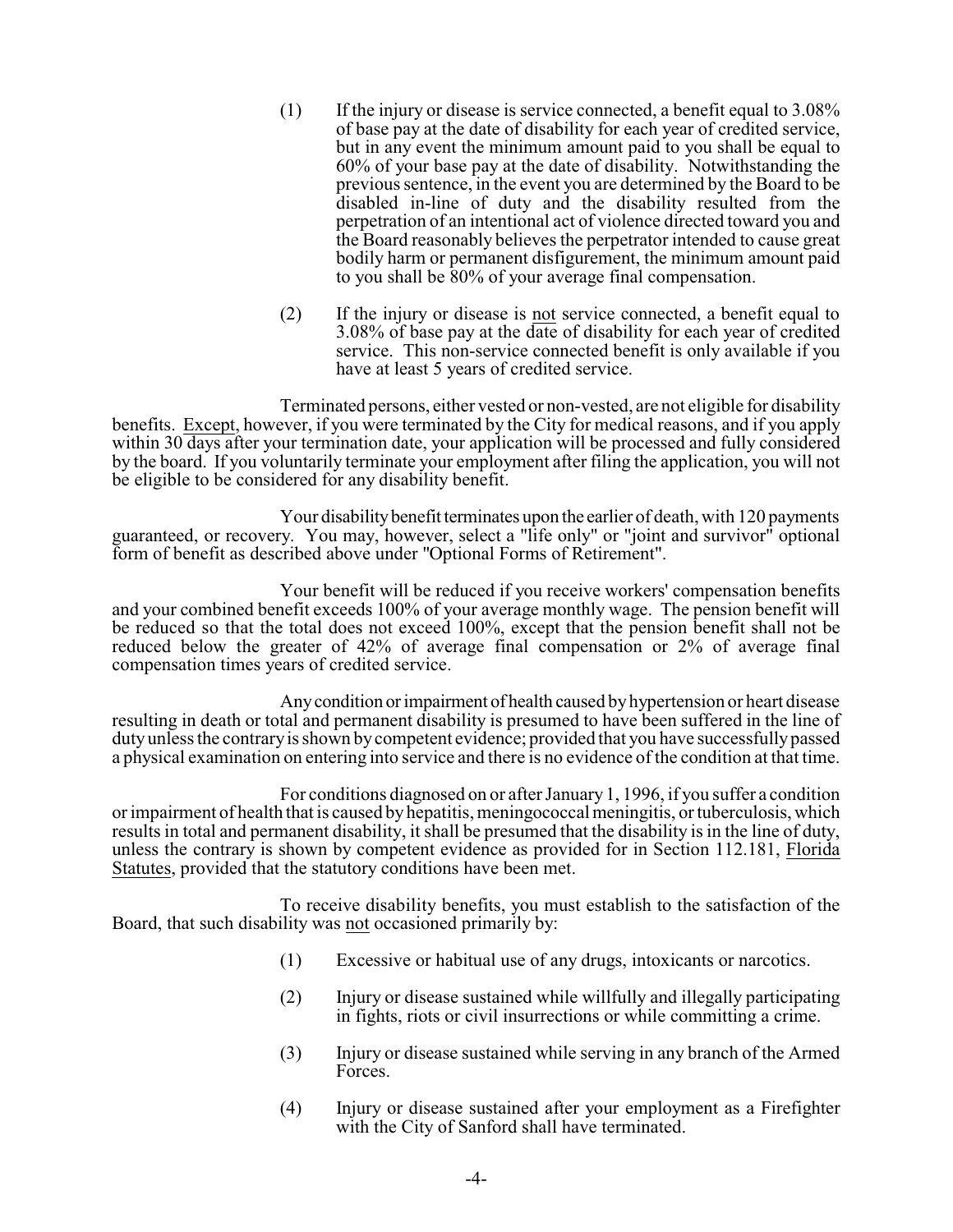As a disabled pensioner, you are subject to periodic medical examinations as directed by the Board to determine whether a disability continues. You may also be required to submit statements from your doctor, at your expense, confirming that your disability continues.

H. Death Before Retirement. If you die prior to retirement from the Fire Department, your beneficiary shall receive the following benefit:

- (1) Prior to Vesting or Eligibility for Retirement. If you were not receiving monthly benefits or were not yet vested or eligible for early or normal retirement and your death did not result directly from an occurrence arising in the performance of duty, your beneficiary shall receive a refund of 100% of your accumulated contributions.
- (2) Deceased Members Vested or Eligible for Retirement with Spouse as Beneficiary. If you die and at the date of your death were vested or eligible for early or normal retirement, your spouse beneficiary shall be entitled to a benefit as follows:
	- (a) If you were vested, but not eligible for normal or early retirement, and your death did not result directly from an occurrence arising in the performance of duty, your spouse beneficiary shall receive a benefit payable for 10 years, beginning on the date that you would have been eligible for early or normal retirement, at the option of your spouse beneficiary. The benefit shall be calculated as for normal retirement based on your credited service and average final compensation as of the date of your death and reduced as for early retirement, if applicable. Your spouse beneficiary may also elect to receive an immediate benefit, payable for 10 years, which is actuarially reduced to reflect the commencement of benefits prior to the early retirement date.
	- (b) If you were eligible for normal or early retirement, your spouse beneficiary shall receive a benefit payable for 10 years, beginning on the first day of the month following your death or at your otherwise normal retirement date, at the option of your spouse beneficiary. The benefit shall be calculated as for normal retirement based on your credited service and average final compensation as of the date of your death and reduced as for early retirement, if applicable.
	- (c) In any event, if your death resulted directly from an occurrence arising in the performance of duty, your spouse beneficiary shall receive a benefit payable for 10 years, beginning on the first day of the month following your death. The benefit shall be calculated as for normal retirement (unreduced) based on your credited service and average final compensation as of the date of death. The minimum benefit shall be 40% of your average final compensation.
	- (d) Your spouse beneficiarymay elect an actuarial equivalent life annuity optional form of benefit, and the Board may elect to make a lump sum payment .
	- (e) Your spouse beneficiary may, in lieu of any benefit provided for in (a) or (b) above, elect to receive a refund of your accumulated contributions.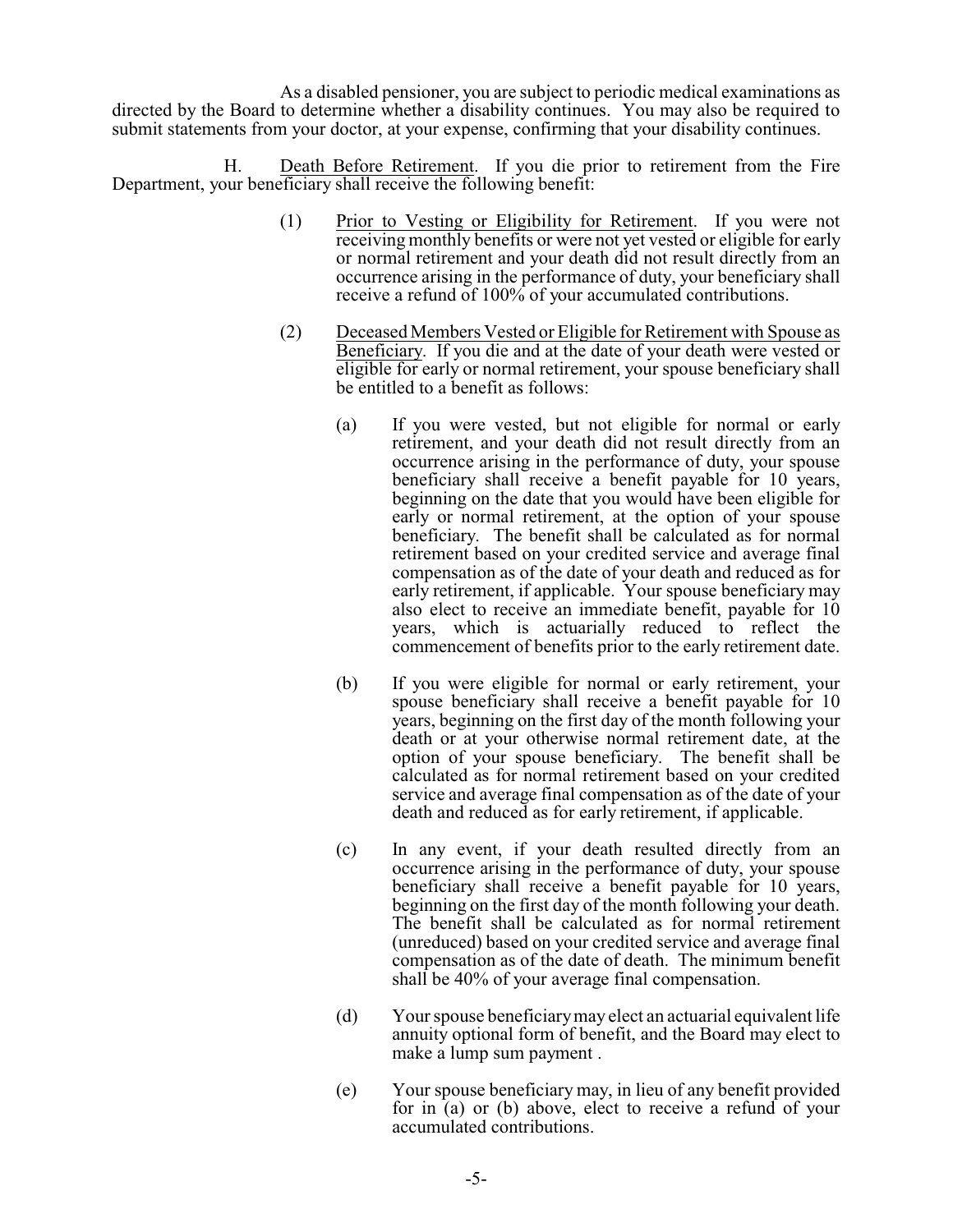- (f) If your spouse beneficiary commences receiving a benefit under  $(a)$ ,  $(b)$  or  $(c)$  above, but dies before all payments are made, the remaining benefit shall be paid to the estate of the spouse beneficiary.
- (3) Deceased Members Vested or Eligible for Retirement with Non-Spouse Beneficiary. If your beneficiary is not your spouse, the benefits payable to your non-spouse beneficiary are the same as those to a spouse beneficiary, however, the date of commencement of those benefits may be required to be earlier, with the resulting reduction in the amount.

I. Termination of Employment and Vesting. If your employment is terminated, either voluntarily or involuntarily, the following benefits are payable:

- (1) If you have less than 10 years of credited service upon termination, you shall be entitled to a refund of the money you have contributed or you may leave it deposited with the Fund.
- (2) If you have 10 or more years of credited service upon termination, you shall be entitled to a monthly retirement benefit, determined in the same manner as for normal or early retirement and based upon your credited service, average final compensation and the benefit accrual rate as of the date of termination, payable to you starting at your otherwise normal or early retirement date, determined as if you had remained employed, provided you do not elect to withdraw your contributions and provided you survive to your otherwise normal or early retirement date. If you do not survive to your otherwise early or normal retirement date, your designated beneficiary shall be entitled to a benefit as provided herein for a deceased member, vested or eligible for retirement under Death Before Retirement.
- (3) If you elect to receive your accumulated contributions in lieu of any benefits hereunder, you shall also receive an additional lump-sum amount equal to 5% of your base pay for all years of credited service between October 1,  $1976$  and June 30, 1998.

The Internal Revenue Code provides that certain eligible lump sum distributions from the pension system maybe directlyrolled over into qualified individual retirement accounts, annuities or certain other pension plans. A 20% withholding shall be required on taxable portions of such lump sum distributions not directly transferred to a new custodian.

J. Reemployment After Retirement. If you retire under normal or early retirement and wish to be reemployed by the city, you should be aware that your ability to continue to receive your pension benefit upon reemployment may be restricted.

K. Additional Credited Service. In addition to credited service actually earned in the employment of the Fire Department, you may also receive credited service as follows:

> (1) "Buy-Back" of Time Lost Due to Absences Authorized by the Family and Medical Leave Act. If you are absent on unpaid leave under the Family & Medical Leave Act, you may purchase lost credited service by making an actuarially determined contribution to the Plan, such that there is no cost to the Plan in allowing such credited service, within strict time periods provided for in the plan document.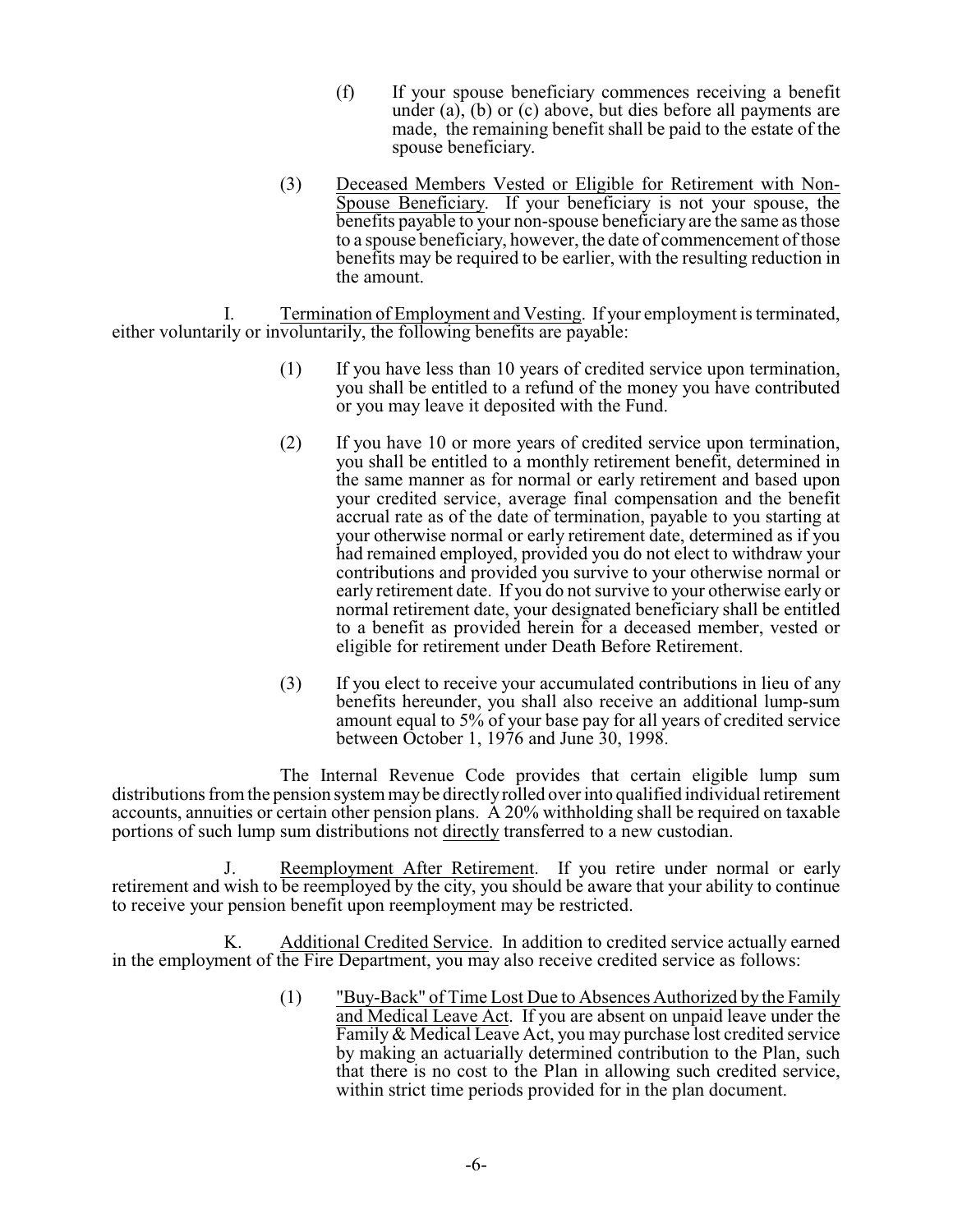(2) "Buy-Back" for Prior Fire Service. The years or fractional parts of years that you previously served as a Firefighter with the City of Sanford during a period of previous employment and for which period accumulated contributions were withdrawn from the Fund shall be added to your years of credited service provided that within the first 90 days of your reemployment you pay into the plan the withdrawn contributions with interest.

If, after 90 days from your reemployment you have failed to purchase credited service pursuant to the previous paragraph or if you served as a full-time paid Firefighter for any other municipal, county or special district fire department in the State of Florida, you will receive credited service only if:

- (a) You contribute to the Fund a sum equal to:
	- (i) the amount that you would have contributed to the plan, based on your salary and the member contribution rate in effect at the time that the credited service is requested, had you been a member of the system for the years or fractional parts of years for which you are requesting credit, plus
	- (ii) amounts actuariallydetermined such that the crediting of service does not result in any cost to the Fund, plus
	- (iii) payment of costs for all professional services rendered to the Board in connection with the purchase of years of credited service.
- (b) Multiple requests to purchase credited service may be made at any time prior to retirement.
- (c) Payment of the required amount shall be made within 6 months of your request for credit, but not later than your retirement date, and shall be made in one lump sum payment upon receipt of which credited service shall be given.
- (d) The maximum credit under this subsection for service other than with the City of Sanford shall be five (5) years of credited service and shall count for all purposes, except vesting and eligibility for not-in-line of duty disability benefits. There shall be no maximum purchase of credit for prior service with the City of Sanford and such credit shall count for all purposes, including vesting.
- (e) In no event, however, may credited service be purchased pursuant to this subsection for prior service with any other municipal, county or special district fire department, if such prior service forms or will form the basis of a retirement benefit or pension from a different employer's retirement system or plan.
- (f) In addition to service as a firefighter in this state, credit may be purchased in the same manner as provided above for federal, other state, county or municipal service if the prior service is recognized by the Division of State Fire Marshal, as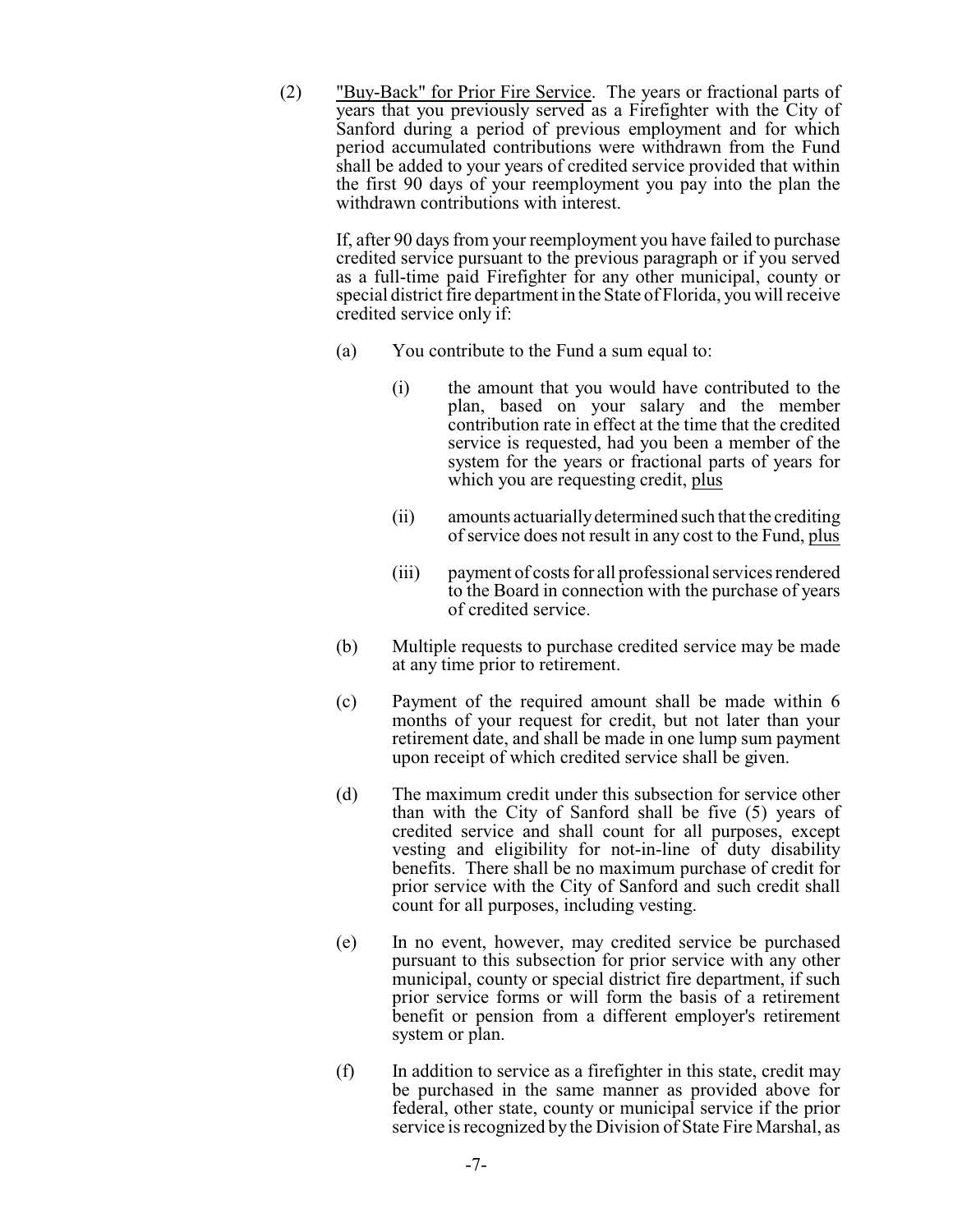provided under Chapter 633, Florida Statutes, or you provide proof to the board that such service is equivalent to the service required to meet the definition of a firefighter.

- (3) "Buy-Back" for Military Service Prior to Employment. The years or fractional parts of years that you serve or have served on active duty in the military service of the Armed Forces of the United States, the United States Merchant Marine or the United States Coast Guard, voluntarily or involuntarily and honorably or under honorable conditions, prior to first and initial employment with the City Fire Department shall be added to your years of credited service provided that:
	- (a) You contribute to the Fund a sum equal to:
		- (i) the amount that you would have contributed to the plan, based on your salary and the member contribution rate in effect at the time that the credited service is requested, had you been a member of the system for the years or fractional parts of years for which you are requesting credit, plus
		- (ii) amounts actuariallydetermined such that the crediting of service does not result in any cost to the Fund, plus
		- (iii) payment of costs for all professional services rendered to the Board in connection with the purchase of years of credited service.
	- (b) Multiple requests to purchase credited service may be made at any time prior to retirement.
	- (c) Payment of the required amount shall be made within 6 months of your request for credit, but not later than your retirement date, and shall be made in one lump sum payment upon receipt of which credited service shall be given.
	- (d) The maximum credit under this subsection shall be 3 years and shall count for all purposes except vesting and eligibility for not-in-line of duty disability benefits.
- (4) Rollovers or Transfers of Funds to Purchase Service. In the event you are eligible to purchase additional credited service as provided above, you may be eligible to rollover or transfer funds from another retirement program in which you participate (traditional IRA, deferred compensation plan maintained by a government employer 457 plan, 401k plan, profit sharing plan, defined benefit plan, money purchase plan, annuity plan or tax sheltered annuity) in order to pay all or part of the cost of purchasing such additional credited service.

L. Contributions and Funding. The City is paying the portion of the cost of the pension plan over and above your contributions and any amounts received from the state insurance rebates. You contribute 7% of your base pay to the Fund. Your contribution will be excluded from your gross income for withholding purposes so you will realize income tax benefits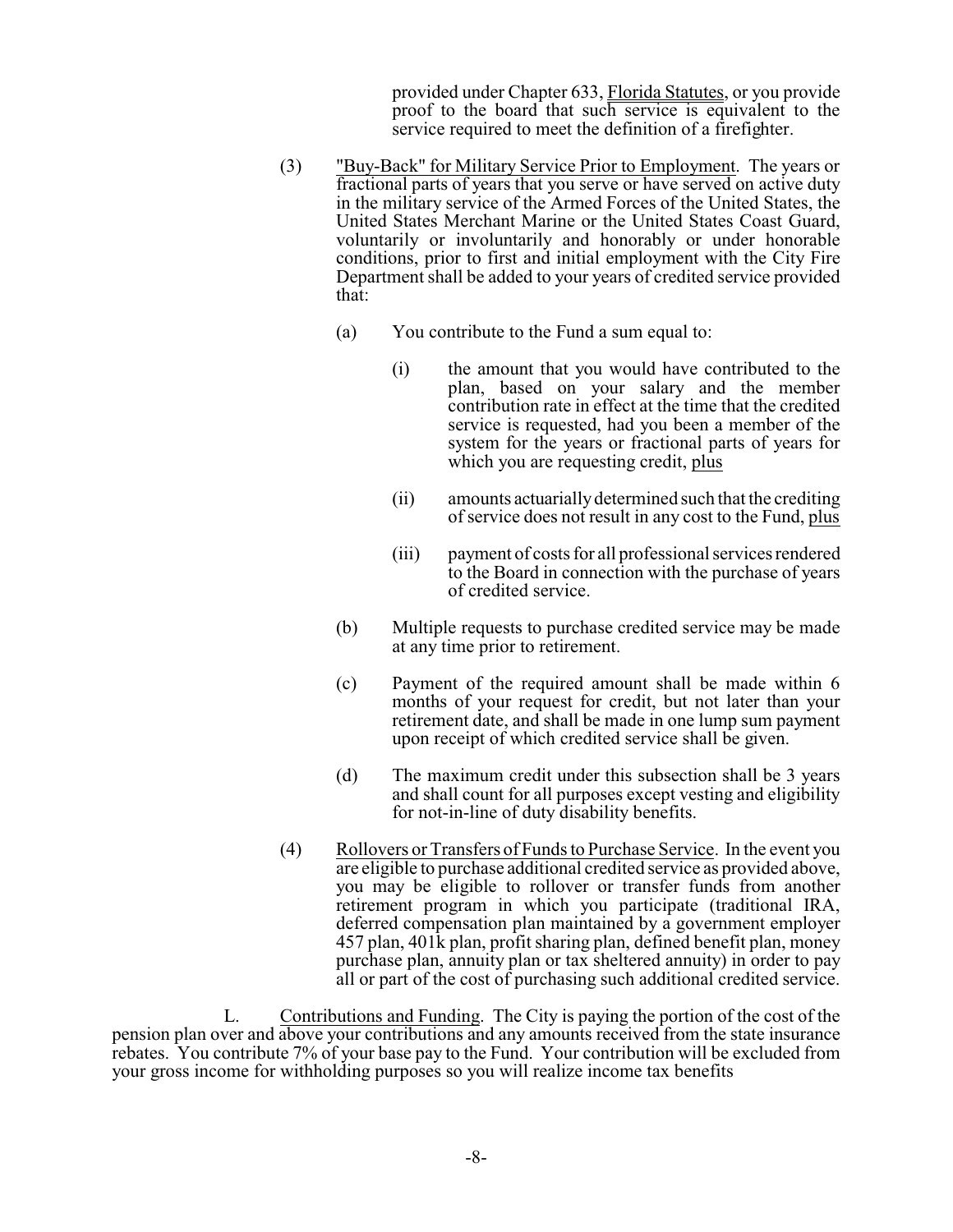M. Maximum Benefits. In no event will the annual benefits paid from this Plan exceed \$210,000 annually, subject to certain cost of living adjustments and actuarial reductions, under certain circumstances, prior to age 62 as set forth in Section 415 of the Internal Revenue Code.

If you began participation for the first time on and after January 1, 1980, you cannot receive a benefit in excess of 100% of your average final compensation.

N. Forfeiture of Pension. If you are convicted of the certain crimes listed in the Plan committed prior to retirement, or if your employment is terminated by reason of your admitted commission, aid or abetment of these crimes, you shall forfeit all rights and benefits under the Plan, except for the return of your contributions as of the date of your termination.

O. Conviction and Forfeiture; False, Misleading or Fraudulent Statements. It is unlawful for you to willfully and knowinglymake, or cause to be made, or to assist, conspire with, or urge another to make, or cause to be made, any false, fraudulent, or misleading oral or written statement or withhold or conceal material information to obtain any benefit from the Plan.

If you violate the previous paragraph, you commit a misdemeanor of the first degree, punishable as provided in Section 775.082 or Section 775.083, Florida Statutes.

In addition to any applicable criminal penalty, upon conviction for a violation described above, you or your beneficiary may, in the discretion of the Board, be required to forfeit the right to receive any or all benefits to which you would otherwise be entitled under the Plan. For purposes of this subsection, "conviction" means a determination of guilt that is the result of a plea or trial, regardless of whether adjudication is withheld.

P. Claims Procedure Before the Board. You may request, in writing, that the Board review any claim for benefits under the Plan. The Board will review the case and enter a decision as it deems proper within not more than 180 days from the date of the receipt of such written request, or in the case of a disability claim, from receipt of a medical release and completed interrogatories. The time period may be extended if you agree to the extension.

The Board's decision on your claim will be contained in an order which will be in writing and will include:

- (1) The specific reasons for the Board's action;
- (2) A description of any additional information that the Board feels is necessary for you to perfect your claim;
- (3) An explanation of the review procedure next open to you which includes a formal evidentiary hearing.

#### 4. **NON-FORFEITURE OF PENSION BENEFITS**

A. Liquidation of Pension Fund Assets. In the event of repeal, or if contributions to the Fund are discontinued by the City, there will be a full vesting of benefits accrued to date of repeal.

B. Interest of Members in Pension Fund. At no time prior to the satisfaction of all liabilities under the Plan shall any assets of the Plan be used for any purpose other than for the Firefighters' exclusive benefit. In any event, your contributions to the Plan are non-forfeitable.

# 5. **VESTING OF BENEFITS**

Your retirement benefits are vested after 10 years of credited service.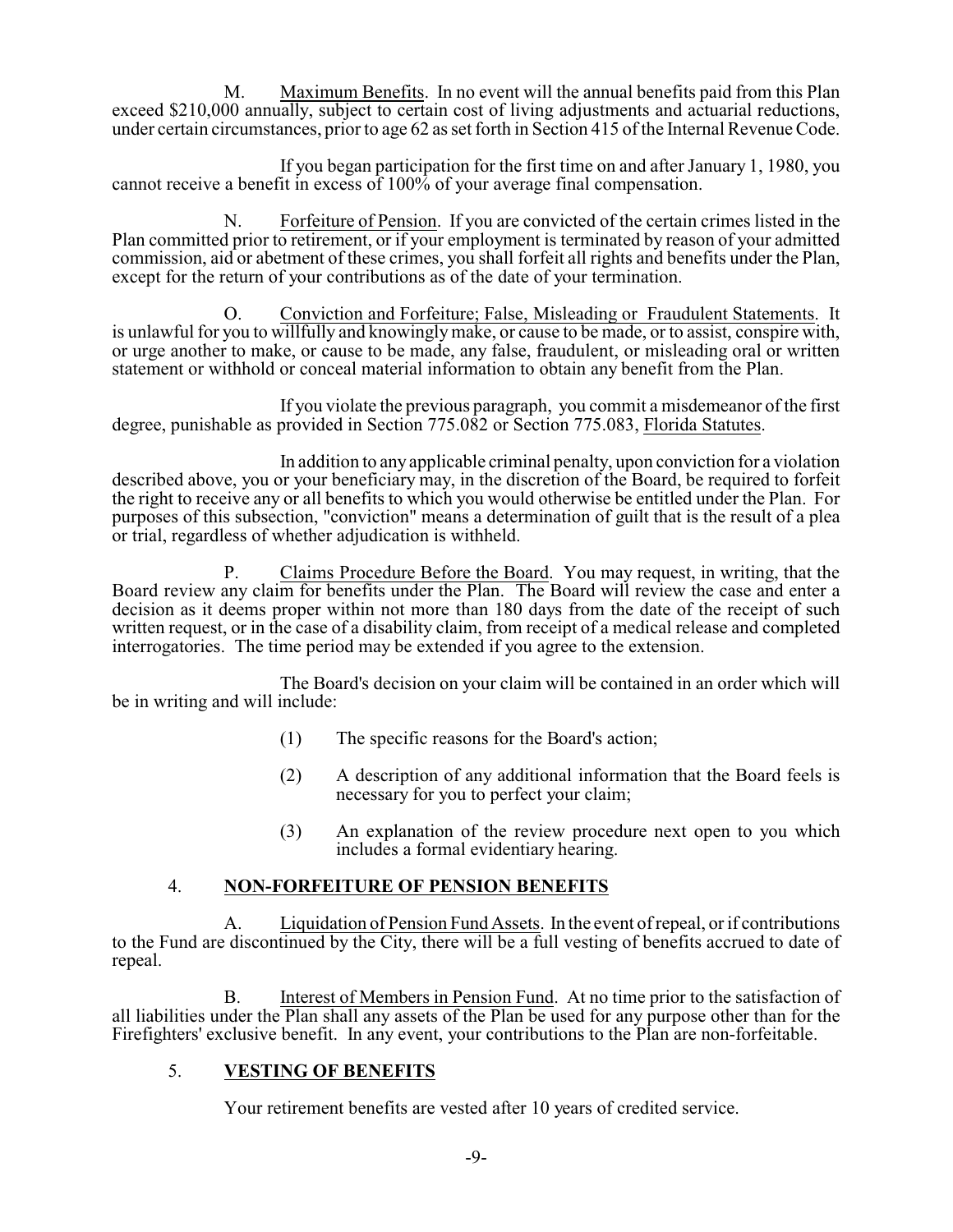# 6. **APPLICABLE LAW**

The Plan is governed by certain federal, state and local laws, including, but not limited to the following:

- A. Internal Revenue Code and amendments thereto.
- B. Chapter 175, Florida Statutes, "Municipal Firefighters' Retirement Trust Funds".
- C. Part VII, Chapter 112, Florida Statutes, "Actuarial Soundness of Retirement Systems".
- D. Ordinances of the City of Sanford.
- E. Administrative rules and regulations adopted by the Board of Trustees.

# 7. **PLAN YEAR AND PLAN RECORDS**

The Plan year begins on October 1 of each year and ends on September 30 of the following year. All records of the Plan are maintained on the basis of the Plan year.

#### 8. **APPLICABLE PROVISIONS OF COLLECTIVE BARGAINING AGREEMENTS**

There is a current collective bargaining agreement between the Firefighters and the City. Pension benefits are bargainable.

#### 9. **FINANCIAL AND ACTUARIAL INFORMATION**

- A. A report of pertinent financial and actuarial information on the solvency and actuarial soundness of the Plan has been prepared by the Pension Plan's actuary, Foster & Foster, Inc., and is attached as Exhibit "B".
- B. A copy of the detailed accounting report of the plan's expenses for the previous fiscal year is available for review upon request to the Plan Administrator.
- C. A copy of the administrative expense budget for the plan, for each fiscal year is available for review upon request to the Plan Administrator.

#### 10. **DIVORCE OR DISSOLUTION OF MARRIAGE**

Federal and state law provides certain restrictions regarding the payment of your pension benefits in the event of your divorce or dissolution of marriage. Immediately upon your involvement in such a legal proceeding, you should provide a member of the Board with the name and address of your attorney or your name and address if you have no attorney. The Board's attorney will then provide you or your attorney with information concerning the legal restrictions regarding your pension benefits. In addition, a copy of any proposed order must be submitted to the Board prior to entry by the court. Failure to do so may require you to pay any expenses incurred by the Board in correcting an improper court order.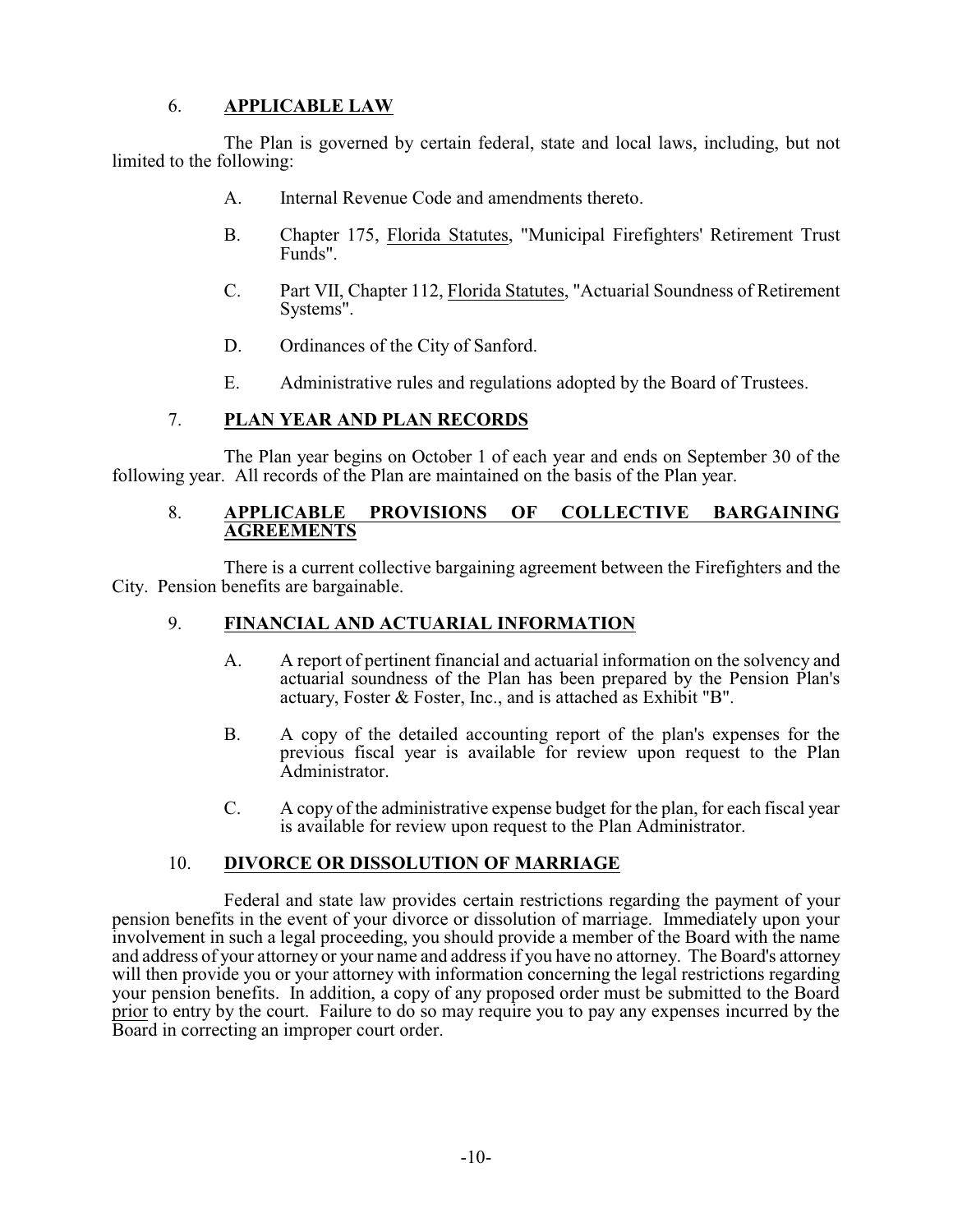#### 11. **EX-SPOUSES AS BENEFICIARY OR JOINT PENSIONER**

The Florida Legislature has adopted Section 732.703, Florida Statutes. This law nullifies the designation of your ex-spouse as a Beneficiary or Joint Annuitant / Joint Pensioner on your pension plan retirement benefits. This law went into effect on July 1, 2012.

After July 1, 2012, if you want your ex-spouse to be a beneficiary or joint annuitant/joint pensioner for your plan benefit, you will have to make that designation AFTER the dissolution of marriage. If you currently have an ex-spouse as a beneficiary or joint annuitant/joint pensioner, and want to keep this designation, you will have to designate the ex-spouse again after July 1, 2012.

To reconfirm your current beneficiary, or to designate a new beneficiary, complete a new Designation of Beneficiary Form (PF-3).

To reconfirm your current joint annuitant/joint pensioner, or to designate a new joint annuitant/joint pensioner (if authorized by the current plan provisions), indicate such change on a Change or Confirmation of Designated Joint Annuitant or Joint Pensioner Form (PF-25). If necessary, the plan administrator will submit the new form to the actuaryof the plan for recalculation of your benefit. There may be a charge to you to make this change.

To obtain either of the above forms, or if you have any questions, please contact your plan administrator.

#### 12. **EXCLUSION OF HEALTH INSURANCE PREMIUMS FROM INCOME**.

When you retire because of disability or have worked to the date you are immediately eligible for normal retirement (not early retirement), you can elect to exclude from income, distributions made from your benefit that are used to pay the premiums for accident or health insurance or long-term care insurance. The premium can be for coverage for you, your spouse, or dependents. The distribution must be made directly from the plan to the insurance provider using pension form PF-22 which authorizes the distribution. (This form may be obtained from your plan administrator) You can exclude from income the smaller of the amount of the insurance premiums or \$3,000.00. You can onlymake this election for amounts that would otherwise be included in your income.

dm/san/fire/03-30-16.spd